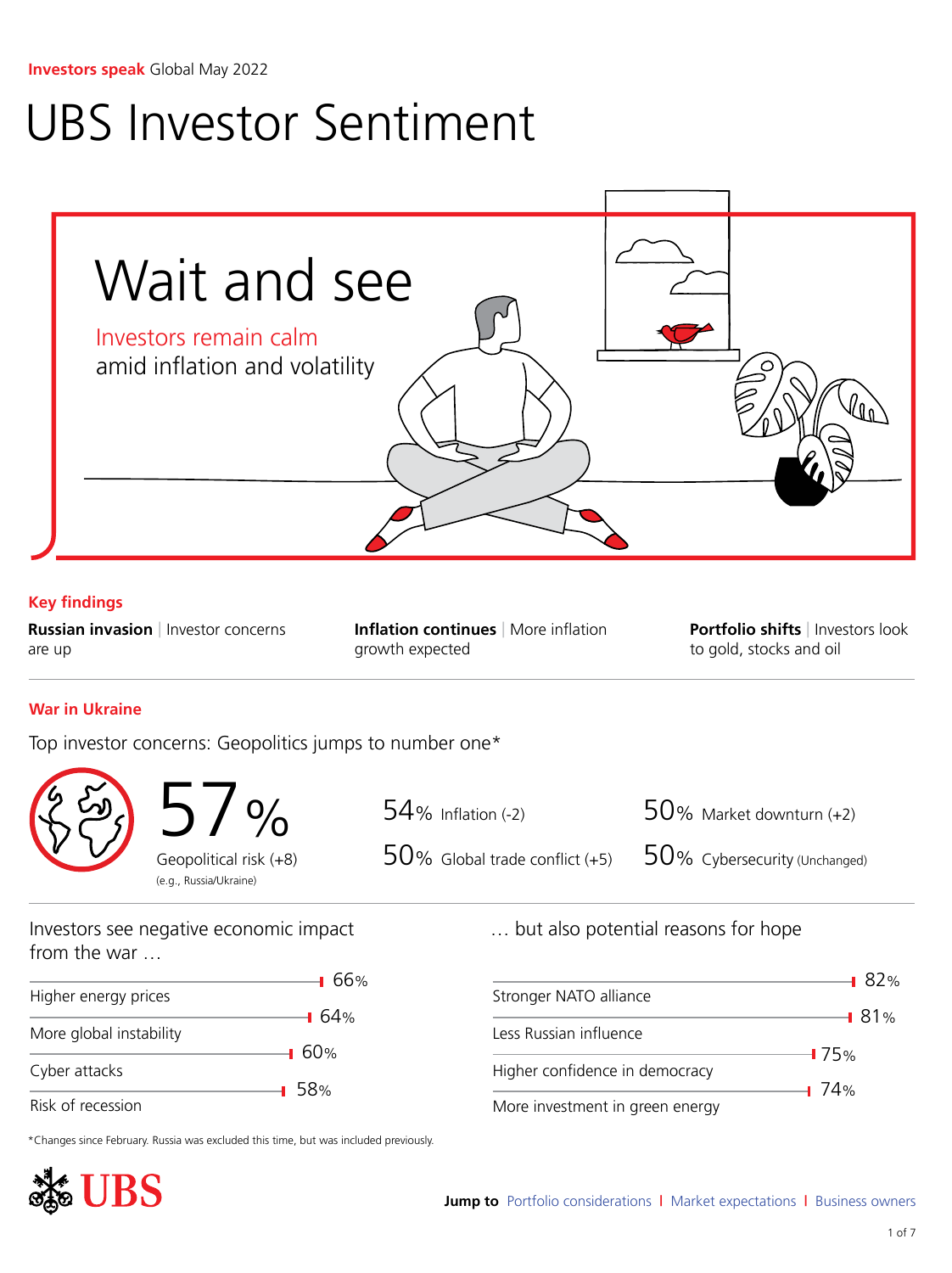## <span id="page-1-0"></span>**Portfolio considerations**

Investors consider actions in case of further declines

Amid war concerns, they are now more likely to invest in stocks and commodities



## Investors concerned about market volatility\*

48% (+4) Volatility is higher than usual 41% (-5) Volatility is similar to usual 11% (+1) Volatility is lower than usual

And see certain sectors or themes as most attractive in current market



61% Technology



Energy



56%

Health care



 $54%$ 

Materials (e.g., mining, manufacture of chemicals)



54% Sustainable investing

\*Changes since February. Russia was excluded this time, but was included previously.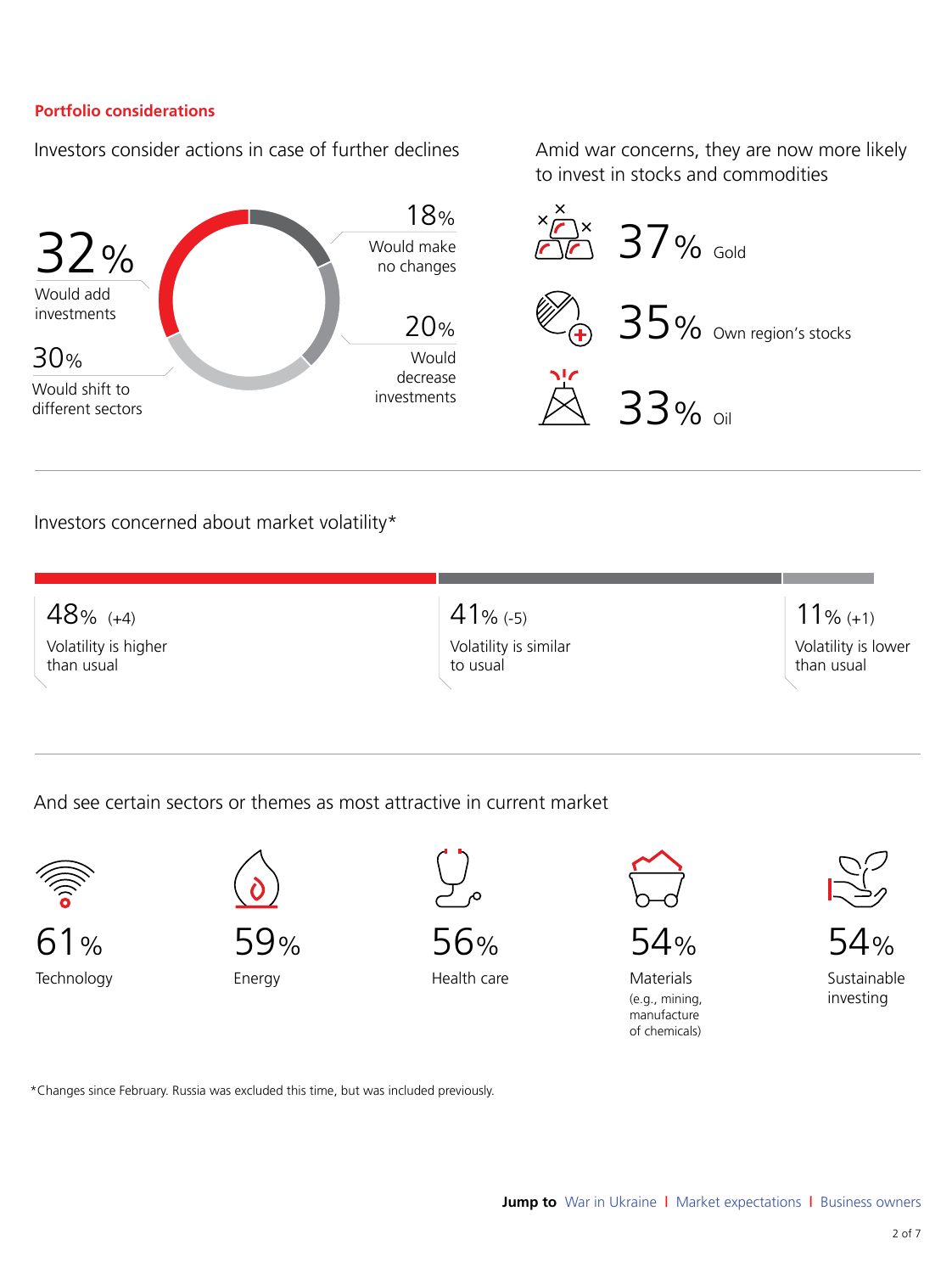### <span id="page-2-0"></span>**Market expectations**

Investors expect war to increase inflation



Outlook remains stable on own region's economy for next 12 months\*

Investors' outlook also stable on stock market for next 6 months\*



\*Changes since February. Russia was excluded this time, but was included previously.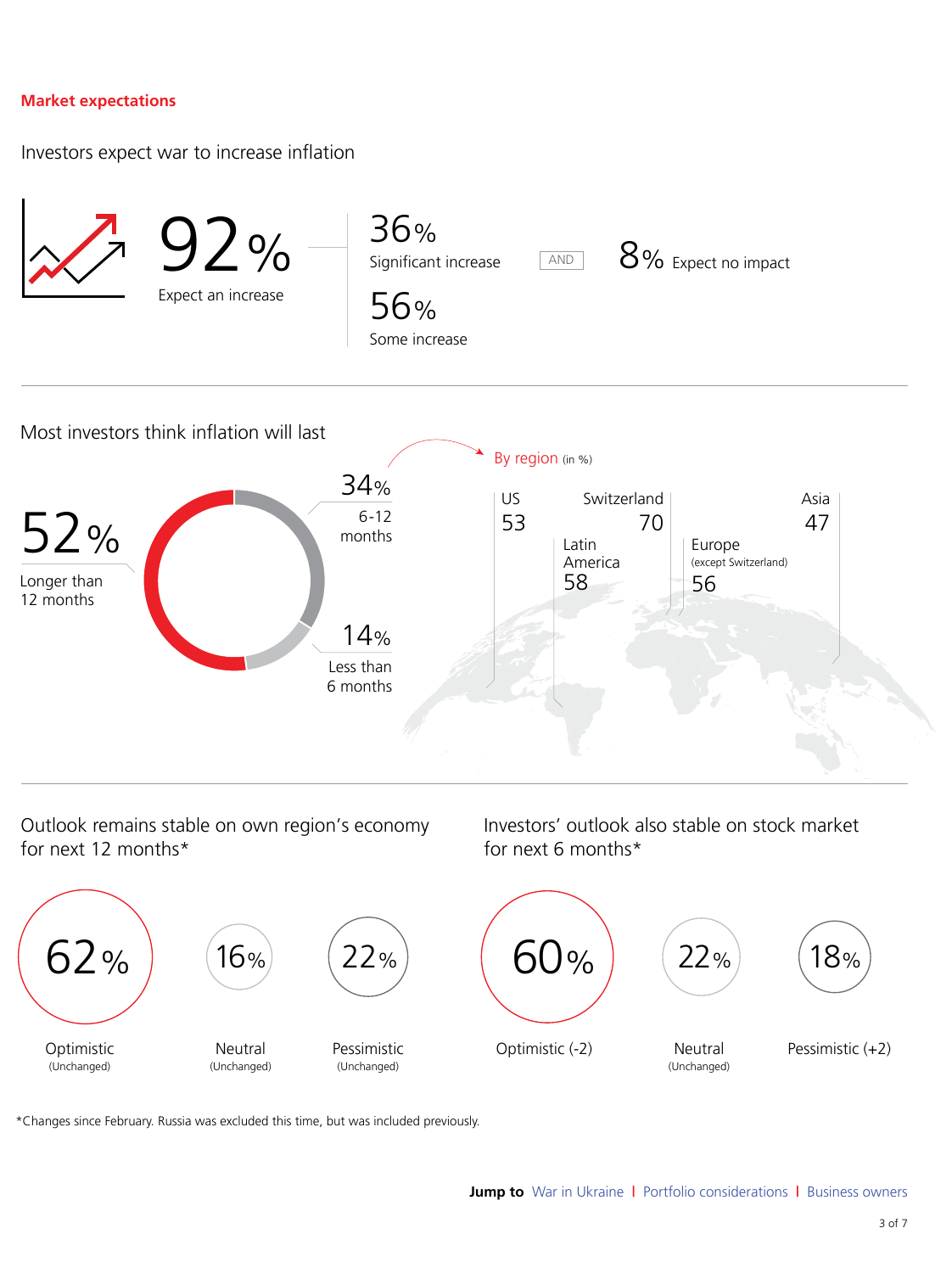#### <span id="page-3-0"></span>**Business owners**

Business owners temper hiring and business investment plans ... (in %)

| hire                                                  | keep workforce same | downsize     |                                    |
|-------------------------------------------------------|---------------------|--------------|------------------------------------|
| 36<br>$(-8)$<br>Net hiring <sup>1</sup> +26 $(-5)$    | 54<br>$(+11)$       | 10<br>$(-3)$ | $\frac{0}{0}$<br>0 /<br>Optimistic |
| invest more                                           | invest the same     | invest less  | $(-11)$                            |
| 42<br>$(-6)$<br>Net investing <sup>2</sup> +33 $(-3)$ | 49<br>$(+9)$        | $(-3)$       |                                    |

<sup>1</sup> Hire minus downsize

<sup>2</sup> Invest more minus invest less

## Top business owner concerns\*



62%

Rising materials costs  $(+4)$ 



Geopolitical instability (N/A)

59%

Business tax increases  $(+2)$ 

... as confidence in own business for next 12 months declines\*



58% Increased regulations  $(+3)$ 

57% Supply chain issues (Unchanged)

\*Changes since February. Russia was excluded this time, but was included previously.

Business investment priorities

37%

Increased employee benefits/compensation

35% IT spending

35% Upgrading talent

34% Data

analytics

33% Improving sustainability

#### **Are you ready to weather what comes next? Talk to your UBS Advisor.**

About the survey: UBS surveyed 2,644 investors and 1,084 business owners with at least \$1M in investable assets (for investors) or at least \$1M in annual revenue and at least one employee other than themselves (for business owners), from March 30 – April 22, 2022. The global sample was split across 14 markets: Argentina, Brazil, Mainland China, France, Germany, Hong Kong, Italy, Japan, Mexico, Singapore, Switzerland, the UAE, the UK and the US. For the February results, UBS surveyed 4,200 investors and business owners globally, from January 4 – 24, 2022. The global sample was split across 15 markets: Argentina, Brazil, Mainland China, France, Germany, Hong Kong, Italy, Japan, Mexico, Russia, Singapore, Switzerland, the UAE, the UK and the US.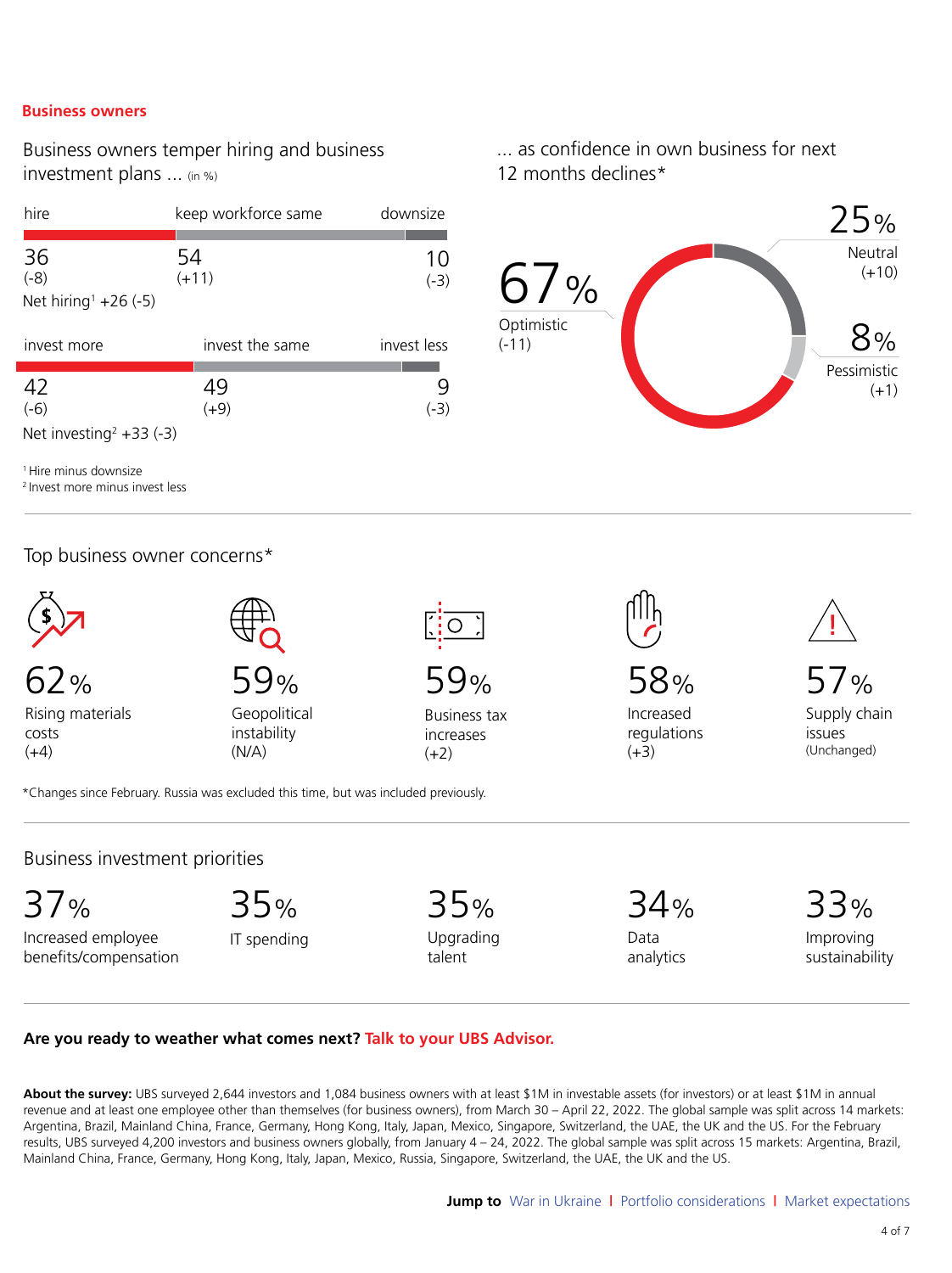This document has been prepared by UBS AG, its subsidiary or affiliate ("UBS").

This document and the information contained herein are provided solely for informational and/or educational purposes. Nothing in this document constitutes investment research, investment advice, a sales prospectus, or an offer or solicitation to engage in any investment activities. The document is not a recommendation to buy or sell any security, investment instrument, or product, and does not recommend any specific investment program or service.

Nothing in this document constitutes legal or tax advice. UBS and its employees do not provide legal or tax advice. This document may not be redistributed or reproduced in whole or in part without the prior written permission of UBS. To the extent permitted by the law, neither UBS, nor any of it its directors, officers, employees or agents accepts or assumes any liability, responsibility or duty of care for any consequences, including any loss or damage, of you or anyone else acting, or refraining to act, in reliance on the information contained in this document or for any decision based on it.

#### **Important information in the event this document is distributed to US Persons or into the United States**

As a firm providing wealth management services to clients, UBS Financial Services Inc. offers investment advisory services in its capacity as an SEC-registered investment adviser and brokerage services in its capacity as an SEC-registered broker-dealer. Investment advisory services and brokerage services are separate and distinct, differ in material ways and are governed by different laws and separate arrangements. It is important that you understand the ways in which we conduct business, and that you carefully read the agreements and disclosures that we provide to you about the products or services we offer. For more information, please review client relationship summary provided at **ubs.com/relationshipsummary**, or ask your UBS Financial Advisor for a copy.

Sustainable investing strategies aim to incorporate environmental, social and governance (ESG) considerations into investment process and portfolio construction. Strategies across geographies and styles approach ESG analysis and incorporate the findings in a variety of ways. The returns on portfolios consisting primarily of sustainable investments may be lower or higher than portfolios where ESG factors, exclusions or other sustainability issues are not considered, and the investment opportunities available to such portfolios may also differ.

#### **Important information in the event this document is distributed by the following domestic businesses**

**Denmark** if distributed by UBS Europe SE, Denmark Branch: This publication is not intended to constitute a public offer under Danish law. It is distributed only for information purposes by UBS Europe SE, Denmark Branch, filial af UBS Europe SE, with place of business at Sankt Annae Plads 13, 1250 Copenhagen, Denmark, registered with the Danish Commerce and Companies Agency, under No. 38 17 24 33. UBS Europe SE, Denmark Branch, filial af UBS Europe SE is subject to the joint supervision of the European Central Bank ("ECB"), the German Central Bank (Deutsche Bundesbank), the German Federal Financial Services Supervisory Authority (Bundesanstalt für Finanzdienstleistungsaufsicht), as well as of the Danish Financial Supervisory Authority (Finanstilsynet), to which this publication has not been submitted for approval. UBS Europe SE is a credit institution constituted under German law in the form of a Societas Europaea, duly authorized by the ECB.

**Germany** if distributed by UBS Europe SE, Germany: This publication is not intended to constitute a public offer under German law. It is distributed only for information purposes by UBS Europe SE, Germany, with place of business at Bockenheimer Landstrasse 2-4, 60306 Frankfurt am Main. UBS Europe SE is a credit institution constituted under German law in the form of a Societas Europaea, duly authorized by the European Central Bank ("ECB"), and supervised by the ECB, the German Central Bank (Deutsche Bundesbank) and the German Federal Financial Services Supervisory Authority (Bundesanstalt für Finanzdienstleistungsaufsicht), to which this publication has not been submitted for approval.

**Hong Kong** if distributed by UBS AG Hong Kong Branch: This publication is distributed by UBS AG Hong Kong Branch, a licensed bank under the Hong Kong Banking Ordinance and a registered institution under the Securities and Futures Ordinance. UBS AG Hong Kong Branch is incorporated in Switzerland with limited liability.

**Israel** if distributed by UBS Wealth Management Israel Ltd.: UBS is a premier global financial firm offering wealth management, asset management and investment banking services from its headquarters in Switzerland and its operations in over 50 countries worldwide to individual, corporate and institutional investors. In Israel, UBS Switzerland AG is registered as Foreign Dealer in cooperation with UBS Wealth Management Israel Ltd., a wholly owned UBS subsidiary. UBS Wealth Management Israel Ltd. is a Portfolio Manager licensee that engages also in Investment Marketing and is regulated by the Israel Securities Authority. This publication is intended for information only and is not intended as an offer to buy or solicitation of an offer. Furthermore, this publication is not intended as investment advice and/or investment marketing and is not replacing any investment advice and/or investment marketing provided by the relevant licensee, w[hich is adjusted to e](#page-0-0)ach person's needs. The word "advice" and/or any of its derivatives shall be read and construed in conjunction with the definition of the term "investment marketing" as defined under the Israeli Regulation of Investment Advice, Investment Marketing and Portfolio Management Law, 1995.

**Italy** if distributed by UBS Europe SE, Succursale Italia: This publication is not intended to constitute a public offer under Italian law. It is distributed only for information purposes by UBS Europe SE, Succursale Italia, with place of business at Via del Vecchio Politecnico, 3-20121 Milano. UBS Europe SE, Succursale Italia is subject to the joint supervision of the European Central Bank ("ECB"), the German Central Bank (Deutsche Bundesbank), the German Federal Financial Services Supervisory Authority (Bundesanstalt für Finanzdienstleistungsaufsicht), as well as of the Bank of Italy (Banca d'Italia) and the Italian Financial Markets Supervisory Authority (CONSOB - Commissione Nazionale per le Società e la Borsa), to which this publication has not been submitted for approval. UBS Europe SE is a credit institution constituted under German law in the form of a Societas Europaea, duly authorized by the ECB.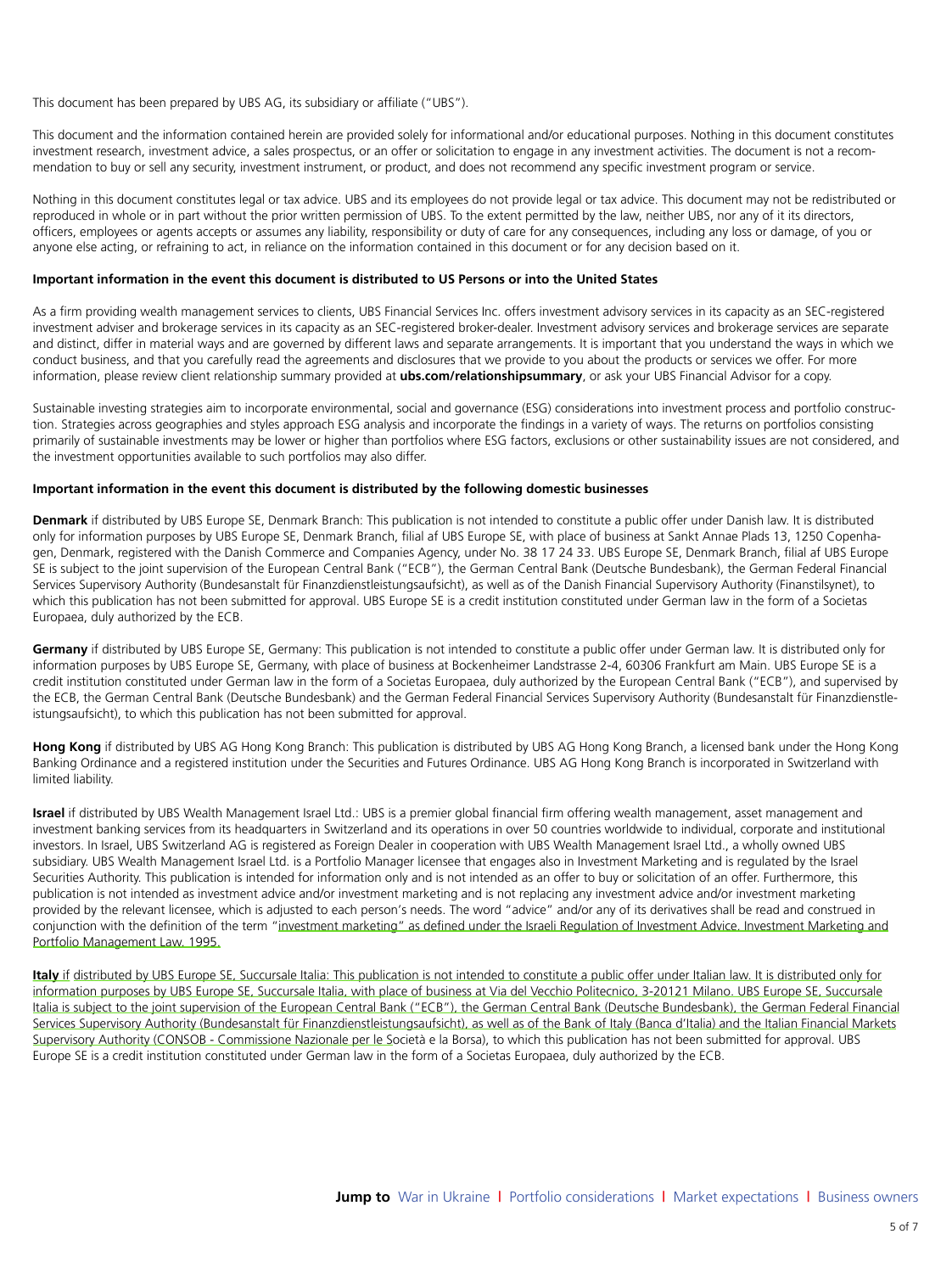**Luxembourg** if distributed by UBS Europe SE, Luxembourg Branch: This publication is not intended to constitute a public offer under Luxembourg law. It is distributed only for information purposes by UBS Europe SE, Luxembourg Branch, with place of business at 33A, Avenue J. F. Kennedy, L-1855 Luxembourg. UBS Europe SE, Luxembourg Branch is subject to the joint supervision of the European Central Bank ("ECB"), the German Central bank (Deutsche Bundesbank), the German Federal Financial Services Supervisory Authority (Bundesanstalt für Finanzdienstleistungsaufsicht), as well as of the Luxembourg supervisory authority (Commission de Surveillance du Secteur Financier), to which this publication has not been submitted for approval. UBS Europe SE is a credit institution constituted under German law in the form of a Societas Europaea, duly authorized by the ECB.

**Mexico** if distributed by UBS Asesores México, S.A. de C.V.: This information is distributed by UBS Asesores México, S.A. de C.V. ("UBS Asesores"), an affiliate of UBS Switzerland AG, incorporated as a non-independent investment advisor under the Securities Market Law due to the relation with a Foreign Bank. UBS Asesores is a regulated entity and it is subject to the supervision of the Mexican Banking and Securities Commission ("CNBV"), which exclusively regulates UBS Asesores regarding the rendering of portfolio management, as well as on securities investment advisory services, analysis and issuance of individual investment recommendations, so that the CNBV has no surveillance faculties nor may have over any other service provided by UBS Asesores. UBS Asesores is registered before CNBV under Registry number 30060. You are being provided with this UBS publication or material because you have indicated to UBS Asesores that you are a Sophisticated Qualified Investor located in Mexico. The compensation of the analyst(s) who prepared this report is determined exclusively by research management and senior management of any entity of UBS Group to which such analyst(s) render services.

**Monaco** if distributed by UBS (Monaco) SA: This document is not intended to constitute a public offering or a comparable solicitation under the Principality of Monaco laws, but might be made available for information purposes to clients of UBS (Monaco) SA, a regulated bank under the supervision of the "Autorité de Contrôle Prudentiel et de Résolution" (ACPR) for banking activities and under the supervision of "Commission de Contrôle des Activités Financières for financial activities."

**Singapore** if distributed by UBS AG Singapore branch: This material was provided to you as a result of a request received by UBS from you and/or persons entitled to make the request on your behalf. Should you have received the material erroneously, UBS asks that you kindly destroy/delete it and inform UBS immediately. Clients of UBS AG Singapore branch are asked to please contact UBS AG Singapore branch, an exempt financial adviser under the Singapore Financial Advisers Act (Cap. 110) and a wholesale bank licensed under the Singapore Banking Act (Cap. 19) regulated by the Monetary Authority of Singapore, in respect of any matters arising from, or in connection with, the analysis or report.

**Spain** if distributed by UBS Europe SE, Sucursal en España: This publication is not intended to constitute a public offer under Spanish law. It is distributed only for information purposes by UBS Europe SE, Sucursal en España, with place of business at Calle María de Molina 4, C.P. 28006, Madrid. UBS Europe SE, Sucursal en España is subject to the joint supervision of the European Central Bank ("ECB"), the German Central bank (Deutsche Bundesbank), the German Federal Financial Services Supervisory Authority (Bundesanstalt für Finanzdienstleistungsaufsicht), as well as of the Spanish supervisory authority (Banco de España), to which this publication has not been submitted for approval. Additionally it is authorized to provide investment services on securities and financial instruments, regarding which it is supervised by the Comisión Nacional del Mercado de Valores as well. UBS Europe SE, Sucursal en España is a branch of UBS Europe SE, a credit institution constituted under German law in the form of a Societas Europaea, duly authorized by the ECB.

**Sweden** if distributed by UBS Europe SE, Sweden Bankfilial: This publication is not intended to constitute a public offer under Swedish law. It is distributed only for information purposes by UBS Europe SE, Sweden Bankfilial, with place of business at Regeringsgatan 38, 11153 Stockholm, Sweden, registered with the Swedish Companies Registration Office under Reg. No 516406-1011. UBS Europe SE, Sweden Bankfilial is subject to the joint supervision of the European Central Bank ("ECB"), the German Central bank (Deutsche Bundesbank), the German Federal Financial Services Supervisory Authority (Bundesanstalt für Finanzdienstleistungsaufsicht), as well as of the Swedish supervisory authority (Finansinspektionen), to which this publication has not been submitted for approval. UBS Europe SE is a credit institution constituted under German law in the form of a Societas Europaea, duly authorized by the ECB.

**Taiwan** if distributed by UBS AG, Taipei Branch: This material is provided by UBS AG, Taipei Branch in accordance with laws of Taiwan, in agreement with or at the request of clients/prospects.

**UK** if distributed by UBS AG UK Branch: UBS AG is registered as a branch in England and Wales Branch No. BR004507 (a public company limited by shares, incorporated in Switzerland whose registered offices are at Aeschenvorstadt 1, CH-4051, Basel and Bahnhofstrasse 45, CH-8001 Zurich). Registered Address: 5 Broadgate, London EC2M 2QS. Authorised and regulated by the Financial Market Supervisory Authority in Switzerland. In the United Kingdom, UBS AG is authorised by the Prudential Regulation Authority and subject to regulation by the Financial Conduct Authority and limited regulation by the Prudential Regulation Authority. Details about the extent of our regulation by the Prudential Regulation Authority are available from us on request.

#### **Important information in the event this document is distributed cross-border**

**Bahrain:** UBS is a Swiss bank not licensed, supervised or regulated in Bahrain by the Central Bank of Bahrain and does not undertake banking or investment business activities in Bahrain. Therefore, clients have no protection under local banking and investment services laws and regulations.

**Mainland China:** This report is prepared by UBS Switzerland AG or its offshore subsidiary or affiliate (collectively as "UBS Offshore"). UBS Offshore is an entity incorporated out of Mainland China and is not licensed, supervised or regulated in Mainland China to carry out banking or securities business. The recipient should not contact the analysts or UBS Offshore which produced this report for advice as they are not licensed to provide securities investment advice in Mainland China. UBS Investment Bank (including Research) has its own wholly independent research and views, which at times may vary from the views of UBS Global Wealth Management. This report shall not be regarded as providing specific securities-related analysis. The recipient should not use this document or otherwise rely on any of the information contained in this report in making investment decisions and UBS takes no responsibility in this regard.